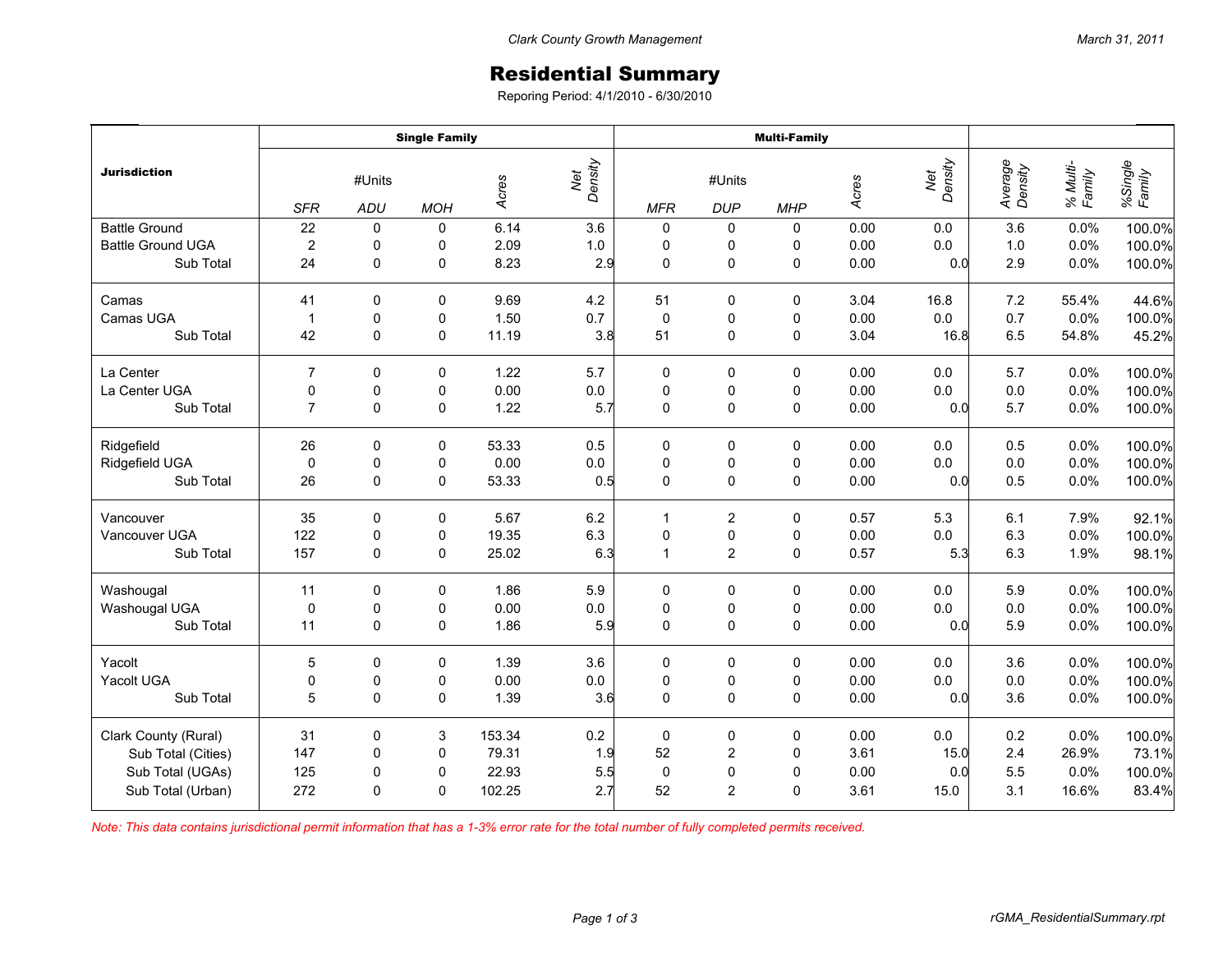## **Residential Density**



*Page 2 of 3 rGMA\_ResidentialSummary.rpt*